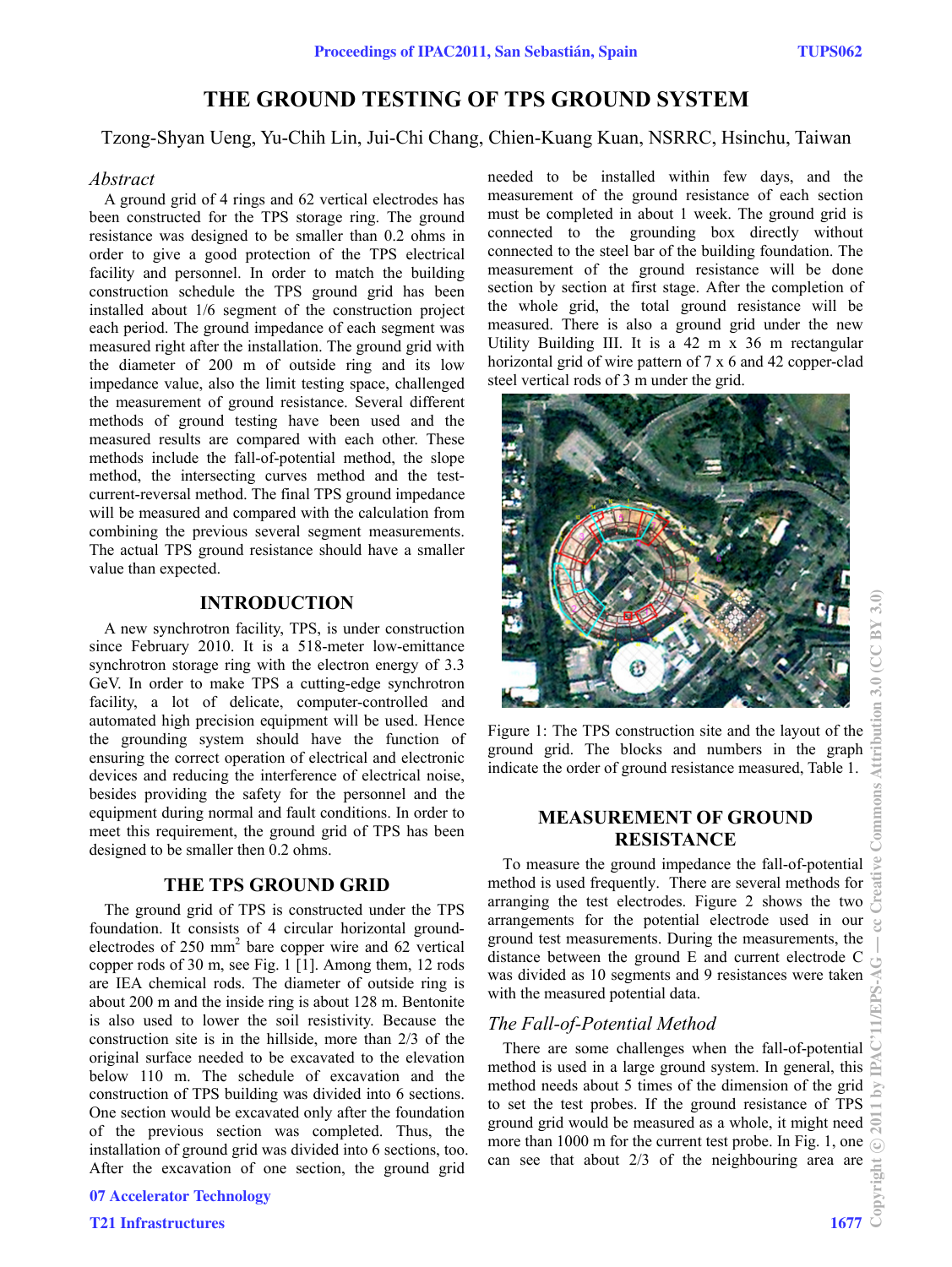surrounded by residential buildings and factories for producing delicate electronics. The only open area is in the north, which is the campus of two local universities. But its elevation is much lower and there are 2 streams pass by. After studying, the longest distance can be used to place the current electrode will not exceed 350 m. Even if the ground resistance of the ground grid of each sector is measured separately, the longest distance can be used to place the C electrode is about 250 m. It is still not long enough for a ground grid having diagonal about 90 m. Thus, using the fall-of-potential method to measure the ground resistance at the TPS construction site becomes unfeasible. After many field surveys, the fall-of-potential method used only in the ground grid of Utility Building III and one small sector of the first construction section.



Figure 2: Layout of electrodes and meters for the fall-ofpotential method, where E is for the ground grid, C is for the current electrode, P is for the potential electrode, A and V are for the current and the voltage measured by the ground test meter.

In Fig. 3, the result of resistance vs. position of P measured at one of the TPS construction site is shown. The distance between E and C electrode has about 3 times of the diagonal of the grid, thus, the central part of the curve does not show horizontal, and it is difficult for one to obtain the ground resistance directly from the curve.



Figure 3: A ground resistance curve measured at region 2 of TPS construction site.

# *The Slope Method*

Since the maximum distance to set the current probe is only about 3 times the distance of diagonal of measured grid and the fall-of-potential method would not give us correct ground resistance, the slope method was used. This method uses the similar measurement method as the fall-of-potential method, but it allows smaller E electrode to C electrode distance. In this method, the resistances at 20%, 40% and 60% of E to C distance are obtained first. Using these three resistances one can obtain the slope coefficient; then, with a predefined procedure the ground resistance can be obtained [2, 3, 4]. Even this method is simple but we find it is very sensitive to the localized effects of ground. It affects the measured value of potential and, thus, the calculated local resistance. If the measured resistance at the measurement point changes a little, the slope coefficient could change a lot. Hence, the slope coefficient might not be obtained accurately and the final calculated resistance will have a large error. In order to obtain a correct ground resistance with this method, many repeat measurements must be done in different directions and at different C positions, and the obtained ground resistances from all these measurements should be compared with each other.



Figure 4: Four ground resistance curves for different distances of E electrode to C electrode measured at the region 5 of TPS construction site.



Figure 5: Intersection curves for Fig. 4. The center of the triangle formed by the intersection gives the ground resistance  $0.38 \Omega$ .

### *The Intersecting Curves Method*

The intersecting curves method [3, 4] was adopted to measure the ground resistance of TPS grounding system, too. The same measurement method as the fall-ofpotential method is used but with different calculation approach. In this method the distance between E electrode and C electrode is much shorter which is about from 1 to 2 times of the side of measured grid, if it is square. At least three measured datasets with different distances between E and C are needed to determine the intersected

> 07 Accelerator Technology T21 Infrastructures